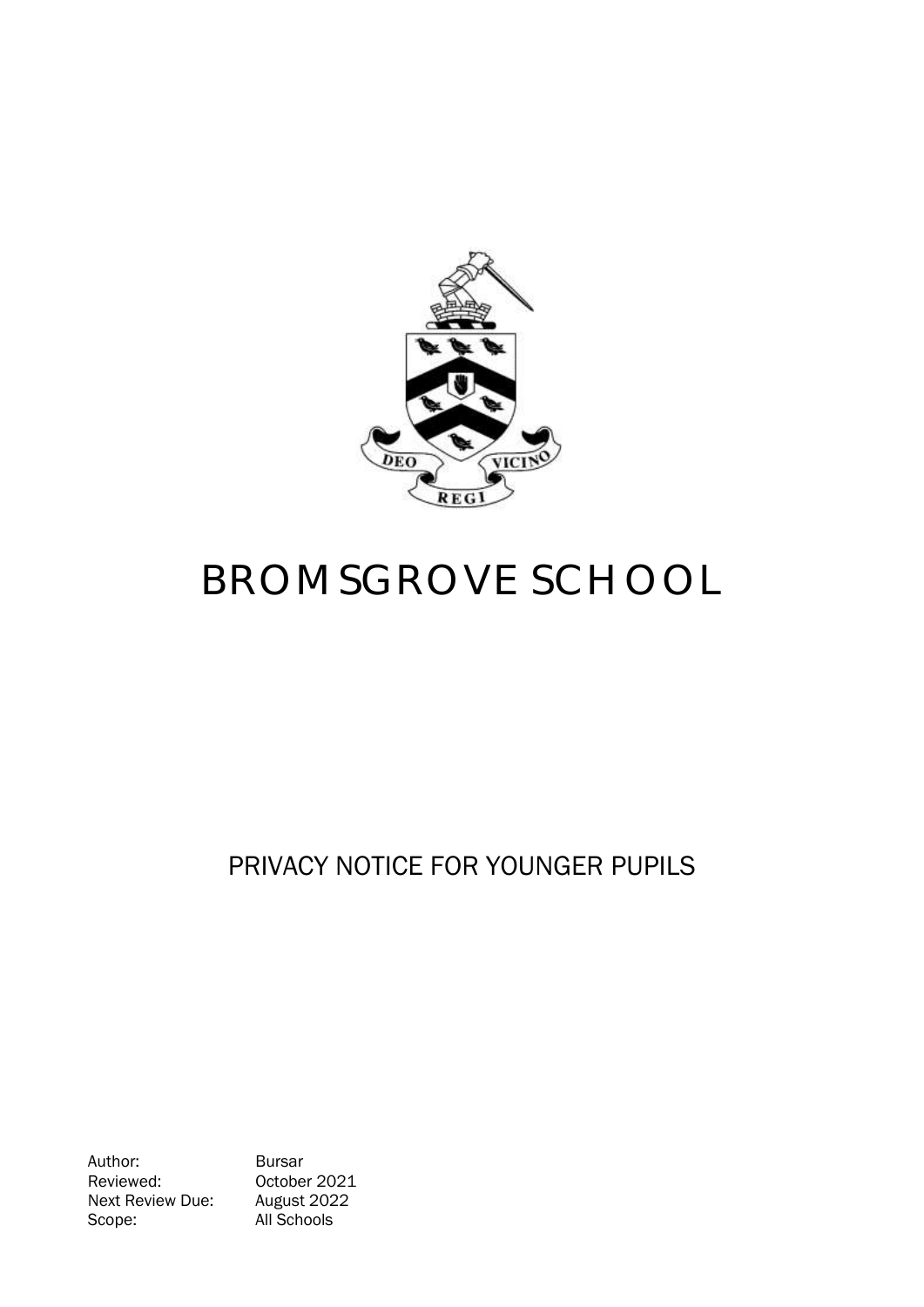# **Introduction**

This notice is to help you understand **how** and **why** we collect your child's personal information and **what** we do with that information. It also explains the decisions that you can make about your child's information.

We are giving you this notice because you are able to exercise your child's data protection rights on their behalf. When your child is older (usually when they reach the age of 12) they will be considered mature enough to exercise their own data protection rights.

If you have any questions about this notice please talk to the Bursar.

# **What is "personal information"?**

Personal information is information that the School holds about your child and which identifies your child.

This includes information such as their date of birth and address as well as things like exam results, medical details and behaviour records. We will also hold information such as your child's religion or ethnic group for the purposes of ensuring that we know about any pastoral adjustments such as foods that your child will not eat. CCTV, photos and video recordings of your child are also personal information.

### **Our legal bases for using your child's information**

This section contains information about the legal basis that we are relying on when handling your child's information as described above.

The two tables below contain a general description of the different legal bases but we have also used a colour code system so that you can see which bases we are relying on for each of the purposes described in paragraphs 1 to 39 below.

#### Legitimate interests (**LI**)

This means that the School is using your child's information when this is necessary for the School's legitimate interests or someone else's legitimate interests. We won't rely on this basis when your child's interests and fundamental rights override our legitimate interests. Specifically, the School has a legitimate interest in:

- providing your child (and other children) with an education and making sure that your child is behaving properly;
- complying with our agreement with you for your child to be at the School;
- keeping the School buildings safe;
- making sure that the School is well managed and that we protect the School's reputation;
- safeguarding and promoting your child's welfare and the welfare of other children;
- promoting the objects and interests of the School. This using photographs of your child in promotional material such as on our website and in the prospectus;
- ensuring that all relevant legal obligations of the School are complied with (for example in relation to inspections);
- using your child's information in connection with legal disputes;
- facilitating the efficient operation of the School.

In addition your child's personal information may be processed for the legitimate interests of others. For example, we may use information about your child when investigating a complaint made by another pupil.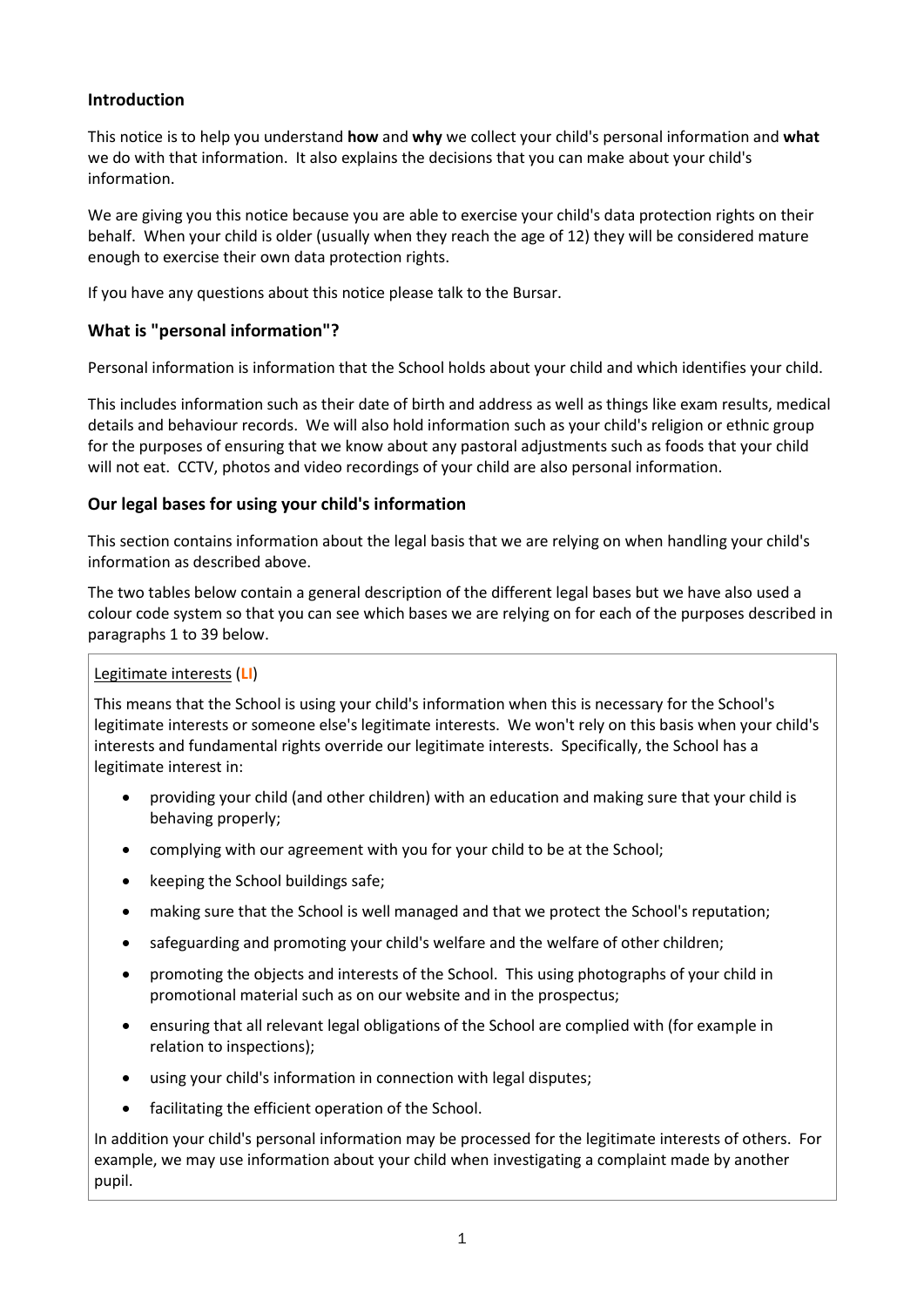# Legal obligation (**LO**)

Where the School needs to use your child's information in order to comply with a legal obligation, for example to report a concern about your wellbeing to Children's Services. We will also have to disclose your child's information to third parties such as the courts, the local authority, the police or other public bodies where legally obliged to do so.

#### Vital interests

In limited circumstances we may use your child's information to protect your child's vital interests or the vital interests of someone else (e.g. if your child or they are seriously hurt).

Performance of a task carried out in the public interest (or carrying out public tasks) (**PI**)

This applies where what we are doing is for the benefit of people generally. The following are examples of where this applies:

- providing your child and others with an education;
- safeguarding and promoting your child's welfare and the welfare of other children;
- facilitating the efficient operation of the School;
- ensuring that we comply with all of our legal obligations.

The School must also comply with an additional condition where it processes special categories of personal information. These special categories include: personal information revealing racial or ethnic origin, political opinions, religious or philosophical beliefs, genetic information, health information, and information about sex life or orientation.

#### Substantial public interest (**SPI**)

The School is allowed to use special categories of personal information where doing so is necessary in the substantial public interest. This is similar to "public interest" in the table above. For example, the School will use information about your child's health to look after him/her. We may also use other types of special category personal information about your child to provide them with an education, to look after your child and other pupils or when the School is inspected.

Employment and social protection and social security law (**ESP**)

There will be times when the School needs to use your child's information because we are an employer. The School will also use your child's information to comply with social protection law (e.g. to look after your child) and social security laws. Social protection law is concerned with preventing, managing, and overcoming situations that adversely affect people's wellbeing.

#### Vital interests

In limited circumstances we may use your child's information to protect your child's vital interests or the vital interests of someone else (e.g. if they are seriously hurt).

### Legal claims (**LC**)

The processing is necessary for the establishment, exercise or defence of legal claims. This allows us to share information with our legal advisors and insurers. This applies whenever sharing special category information is necessary in relation to legal claims.

#### Medical purposes (**MP**)

This includes medical treatment and the management of healthcare services.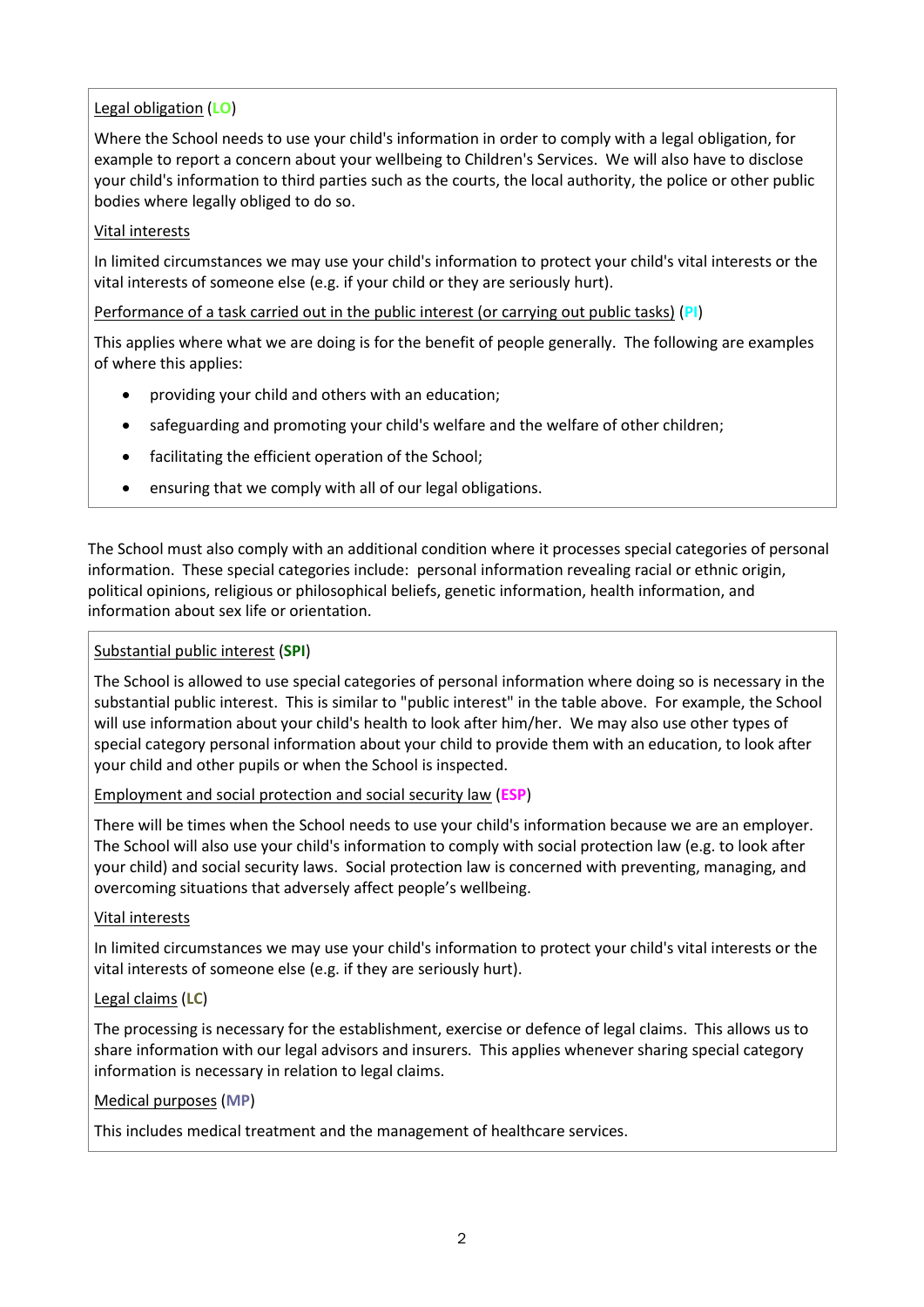### **How and why does the School collect and use your child's personal information?**

We set out below different ways in which we use personal information and where this personal information comes from. The letters highlighted in different colours refer to the legal bases we are relying on. Please see the section above for an explanation.

- 1. Our primary reason for using your child's information is to provide your child with an education **LI**, **PI**, **SPI**.
- 2. The School will also use your child's personal information to safeguard and promote your child's welfare and the welfare of others (for example, so that we can look after your child if they are hurt) - **LI**, **PI**, **SPI, ESP**, **MP**.

The admissions forms which you complete give us personal information about your child. We get information from your child, his/her teachers and other pupils. Your child's old school also gives us information about how well your child did and any difficulties they had if we need this information to teach and care for them.

Sometimes we get information from your child's doctor and other professionals where we need this to look after your child.

- 3. We will use information about your child during the admissions process e.g. when marking entrance exams and considering any information provided on the registration form. We may let your child's previous school know if they have been offered a place at the School - **LI**, **PI**, **SPI**.
- 4. We need to tell all appropriate members of staff if your child has a health issue **LI**, **PI**, **SPI**.
- 5. We will tell School staff if your child has special educational needs or requires extra help with some tasks - **LI**, **PI**, **SPI**.
- 6. We will need to share information about your child (e.g. about their health and wellbeing) with the School Health Centre, the School doctor or counsellor. We may share your child's information with the NHS and their contractors for the purposes of making childhood immunisations available to him/her - **LI**, **PI**, **SPI, ESP**, **MP**.
- 7. If we have information that your child suffers from an allergy we will use this information so that we can look after your child - **LI**, **PI**, **SPI, VI**, **MP**.
- 8. If we have information that your child suffers from a disability we will use information about that disability to provide support - **LI**, **PI**, **SPI, ESP** and in certain circumstances, **MP**.
- 9. Where appropriate, the School will have information about your religious beliefs and practices, for example, if your child does not eat certain foods - **LI**, **PI**, **SPI.**
- 10. We use CCTV to make sure the School site is safe. Images captured of your child via CCTV will be his/her personal information. CCTV is not used in private areas such as changing rooms. Full details are available in the CCTV Policy - **LI**, **LO**, **VI**, **PI**, **SPI.**
- 11. We record your child's attendance and if he or she has time away from the School we record the reason(s) why - **LI**, **PI**, **SPI.**
- 12. We will need to report some of your child's information to the government (e.g. the Department for Education). We will need to tell the local authority that your child attends the School, if your child leaves the School or let them know if we have any concerns about your child's welfare - **LI**, **LO, PI**, **SPI, ESP**.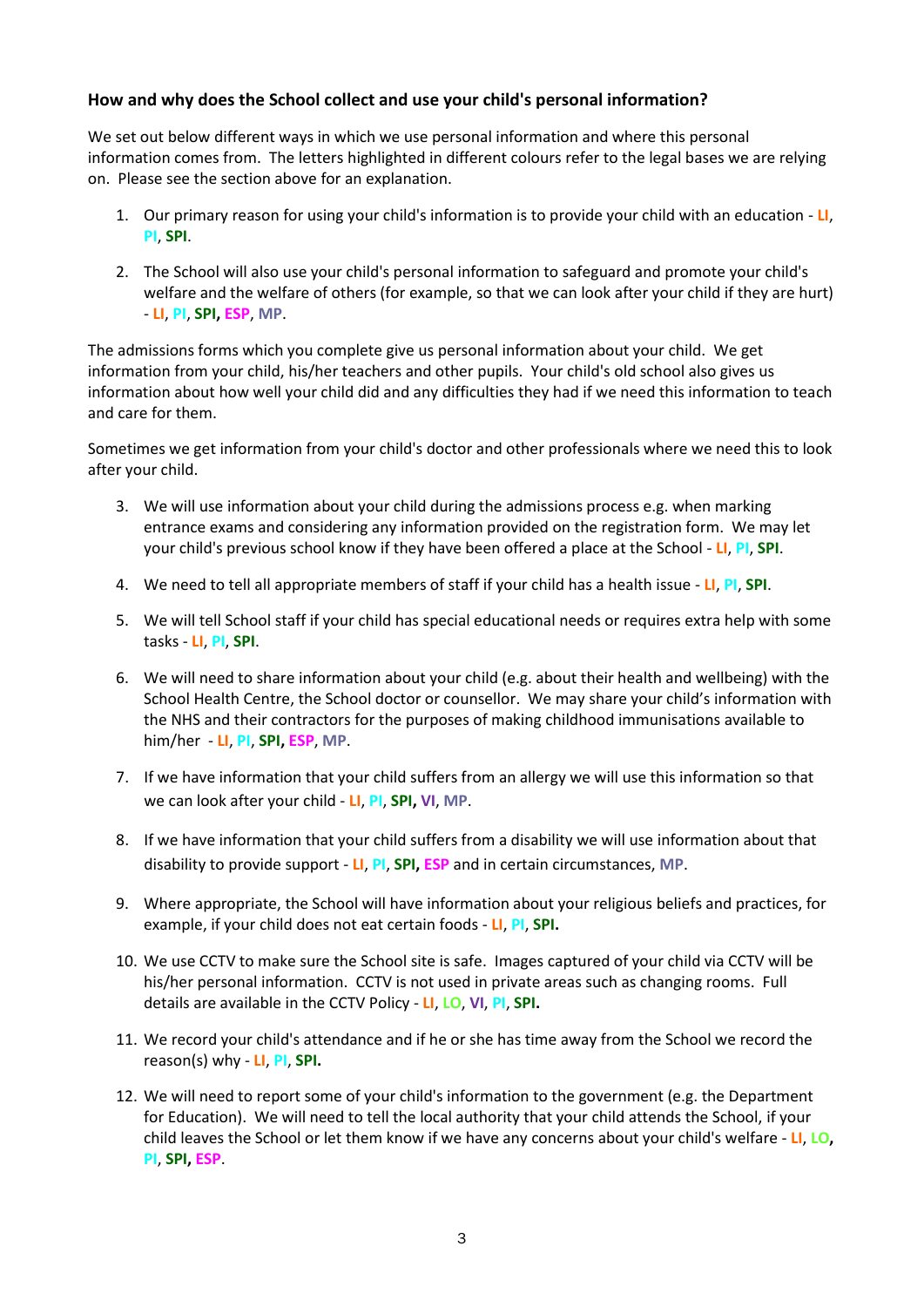- 13. We may need to share information about your child with the Health and Safety Executive (a government organisation) if there is a health and safety issue at the School - **LI**, **LO, SPI.**
- 14. The School is a charity which means that in exceptional circumstances we may need to share your child's information with the Charity Commission e.g. in the event of a serious incident - **LI**, **LO, PI**, **SPI**.
- 15. When we are inspected by the Independent Schools Inspectorate we will have to make your child's information available to the inspectors to assist them with their inspection - **LI**, **LO, PI**, **SPI.**
- 16. If the School receives a complaint or grievance which involves your child we will need to use their information to deal with this appropriately, for example, if you make a complaint or if another parent complains about an issue which involves your child - **LI**, **PI**, **SPI.**
- 17. The School may share information about your child with the local authority for the purpose of the preparation, implementation and / or review of your child's Statement of Special Educational Needs or Education Health and Care Plan - **LI**, **LO, PI.**
- 18. We are legally required to provide the Department for Education with certain information about your child. Some of this information will be stored on the National Pupil Database. Organisations can request information from the National Pupil Database which includes information about your child. But they are only allowed to do this for limited purposes and they must be very careful about how they use your child's information. More information can be found here [https://www.gov.uk/government/publications/national-pupil-database-user-guide-and-supporting](https://www.gov.uk/government/publications/national-pupil-database-user-guide-and-supporting-information)[information](https://www.gov.uk/government/publications/national-pupil-database-user-guide-and-supporting-information) - **LO, SPI.**
- 19. We will need information about any court orders or criminal petitions which relate to your child. This is so that we can safeguard your child's welfare and wellbeing and the other pupils at the School - **LI**, **PI**, **SPI.**
- 20. If your child is from another country we have to make sure that they have the right to study in the UK. Sometimes the government will ask us to provide information as part of our reporting requirements. In addition to this we have a duty to provide information about your child to UK Visas and Immigration - **LI**, **LO, PI**, **SPI**.
- 21. Depending on where your child will go when they leave us we will provide their information to other schools and colleges. For example, we will share information about your child's exam results and provide references. If your child has special educational needs we will pass this information on to their next educational establishment. - **LI**, **PI**, **SPI**.
- 22. If your child has a safeguarding file, we are legally required to pass this file to their next school **LI**, **LO, PI**, **SPI, ESP**.
- 23. If your child takes public examinations we will need to share information about them with examination boards, for example, if your child requires extra time in exams, evidence of work such as recordings of music pieces, or video of an ABRSM online music theory examination - **LI**, **PI**, **SPI.**
- 24. We may need to share information with the police or our legal advisers if something goes wrong or to help with an enquiry, for example, if a pupil is injured at School or if there is a burglary - **LI**, **LO, PI**, **SPI, LC**.
- 25. We use consultants, experts and other advisors to assist the School in fulfilling its obligations and to help run the School properly. We will share your child's information with them if this is relevant to their work - **LI**, **PI**, **SPI.**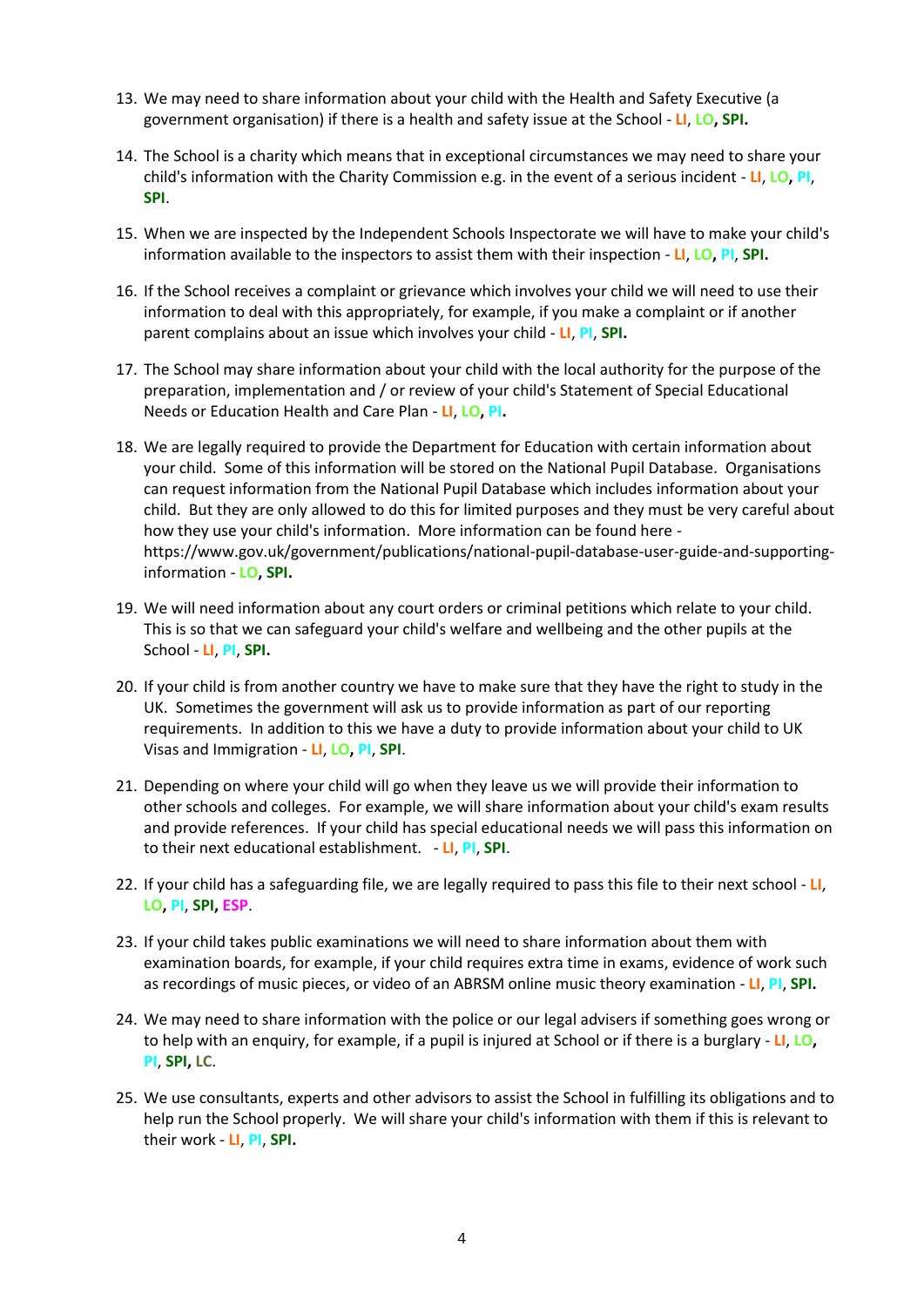- 26. If your child has misbehaved in a serious way, we may need to share information with the police or other government law-enforcement bodies and we may need to use information about the action taken by the police - **LI**, **LO, PI**, **SPI, ESP**.
- 27. We may share some information with our insurance company to make sure that we have the insurance cover that we need - **LI**, **PI**, **SPI, LC**.
- 28. Parents who are based outside of the UK will sometimes appoint someone to act on their behalf during the admissions process (an overseas agent). If this applies to you, you may provide information to the overseas agent so that he or she can pass this on to the School. We will sometimes share information with the overseas agent, for example, we may send them the letter telling you that we are offering your child a place so that they can pass this on to you - **LI**.
- 29. We will share your child's academic and (where fair) their behaviour and pastoral records with you or their education guardian so you can support their schooling - **LI**, **PI**, **SPI**.
- 30. We will monitor your child's use of email, the internet and mobile electronic devices e.g. iPads. This is to check that your child is not misbehaving when using this technology or putting themselves at risk of harm. If you would like more information about this you can read the Acceptable Use of IT and Email Policy or speak to your child's form teacher - **LI**, **SPI.**
- 31. We will record your child's name, boarding or day status, House and if they have been awarded a scholarship or exhibition in the Maroon Book which is published at the start of each year - **LI**.
- 32. We may take photographs or videos of your child at School events to use on social media and on the School website. We use social media sites such as Facebook, Twitter, Instagram, YouTube, SmugMug and Planet eStream for showing photographs and videos including live streams of School activities and performances with parents and the wider School community. We also use them to show prospective parents and pupils what we do here and to advertise the School. We may continue to use these photographs and videos after your child has left the School - **LI**, **PI**.
	- 33. Sometimes we use photographs and videos for teaching and examination purposes, for example, to record a drama lesson or a sports training session. We record live online lessons for safeguarding purposes and for pupils who were not able to attend. Our distance learning platform logs data relating to the usage of the platform including lesson participation and online chat - **LI**.

If you have any concerns about us using photographs or videos of your child please speak to our Database Manager.

- 34. We publish our public exam results, sports fixtures and other news on the website and put articles and photographs in the local news to tell people about what we have been doing - **LI**.
- 35. When your child leaves the School, we will transfer your personal details onto the InTouch Bromsgrovians Connected Alumni Database, which is operated by the School. Alumni are then offered the opportunity to logon and use the various functions should they so wish. This is so we can stay in touch with your child but we won't pass your information on to any third parties unless we have a good reason for doing so. If you would prefer that we do not put your child's details on the database please contact the Bursar - **LI**.
- 36. When your child leaves the School, we may include their personal details in the leavers' book which includes leavers' photographs. Your name may also be included on leavers' clothing - **LI**.
- 37. The School must make sure that our computer network is working well and is secure. This may involve information about your child, for example, our anti-virus software might scan files containing information about your child - **LI**.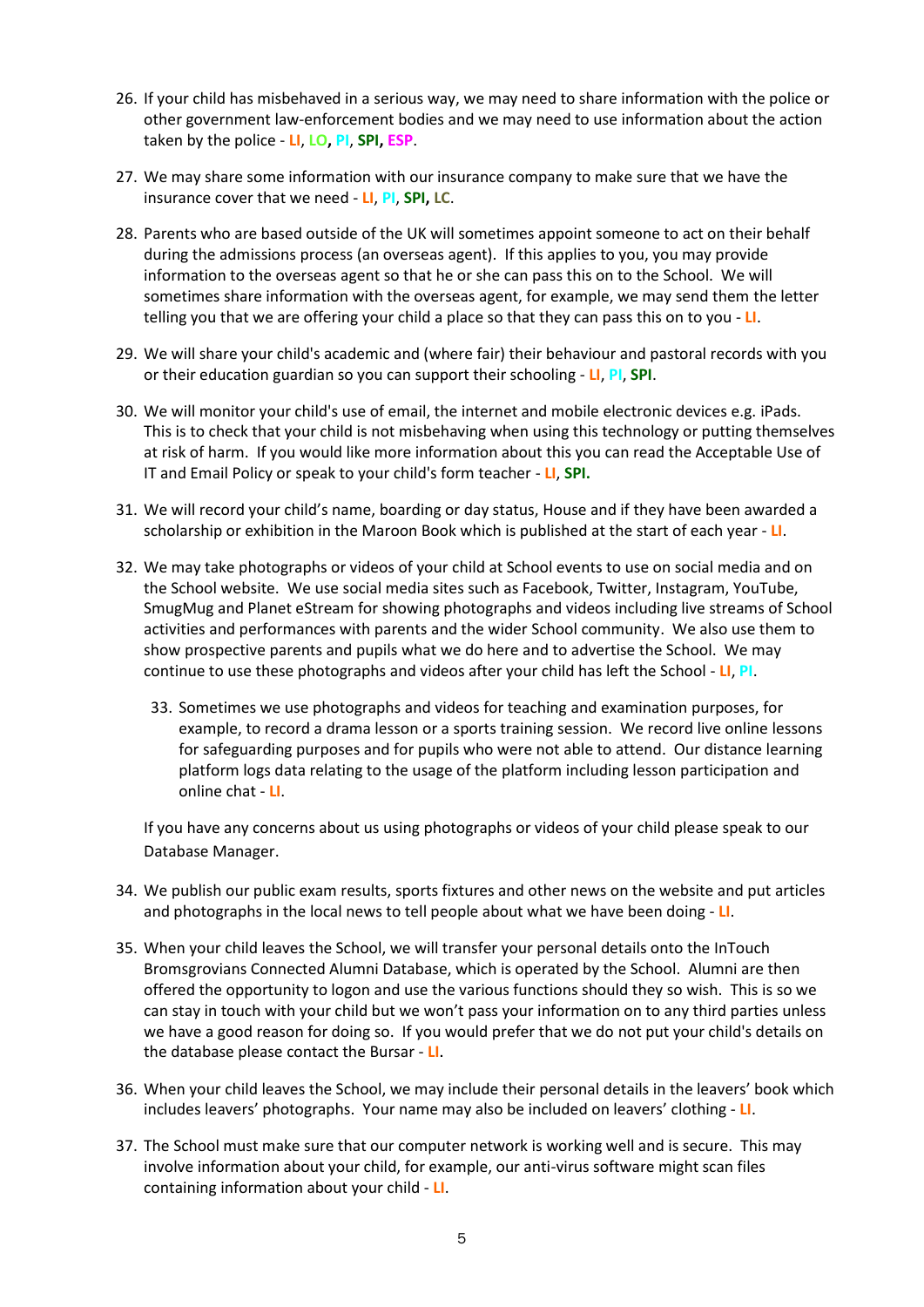- 38. We can keep information about your child for a very long time or even indefinitely if we need this for historical, research or statistical purposes, for example, if we consider the information might be useful if someone wanted to write a book about the School - **LI**.
- 39. From time to time, we may use a third party to provide activities or services such as an external sports coach or school photography company. We may share your child's information with them, for example, to tell them what sports they are good at. We may share your child's information with trainee teachers working in the School - **LI**, **PI**.

We will only share your child's information with other people and organisations when we have a good reason to do so. In exceptional circumstances we may need to share it more widely than we would normally.

We sometimes use contractors to handle personal information on our behalf. The following are examples:

- NS Optimum, our IT consultants, who might access information about your child when checking the security of our IT network; and
- we use third party "cloud computing" services to store some information rather than the information being stored on hard drives located on the School site. Examples include Microsoft Office 365, SurveyMonkey, SmugMug, Parents Evening System (School Cloud Systems Ltd), Tapestry (The Foundation Stage Forum Ltd) and Seesaw (Seesaw Learning, Inc.).

If you have any questions about the above, please speak to your child's form teacher.

### **Criminal offence information**

In exceptional circumstances, we may use information about criminal convictions or offences. We will only do this where the law allows us to. This will usually be where such processing is necessary to carry out our obligations, to exercise our rights or to look after our pupils.

#### **More than one basis**

As you will see from the information above, in some cases we will rely on more than one basis for a particular use of your child's information. In addition, we may move from one of the legal bases listed above to another as circumstances change. For example, as a safeguarding matter becomes more serious, we may start to rely on "legal obligation" to share personal information with the local authority in addition to the other legal bases which are noted for safeguarding purposes.

#### **Consent**

We may ask for your consent to use your child's information in certain ways as an alternative to relying on any of the bases in the table above. For example, we may ask for your consent before taking or using some photographs and videos if the photograph or video is more intrusive and we cannot rely on legitimate interests. If we ask for your consent to use your child's personal information you can take back this consent at any time.

Any use of your child's information before you withdraw your consent remains valid. Please speak to your child's form teacher if you would like to withdraw any consent given.

### **Sending information to other countries**

We may send your child's information to countries which do not have the same level of protection for personal information as there is in the UK. For example:

we may store your child's information on cloud computer storage based overseas;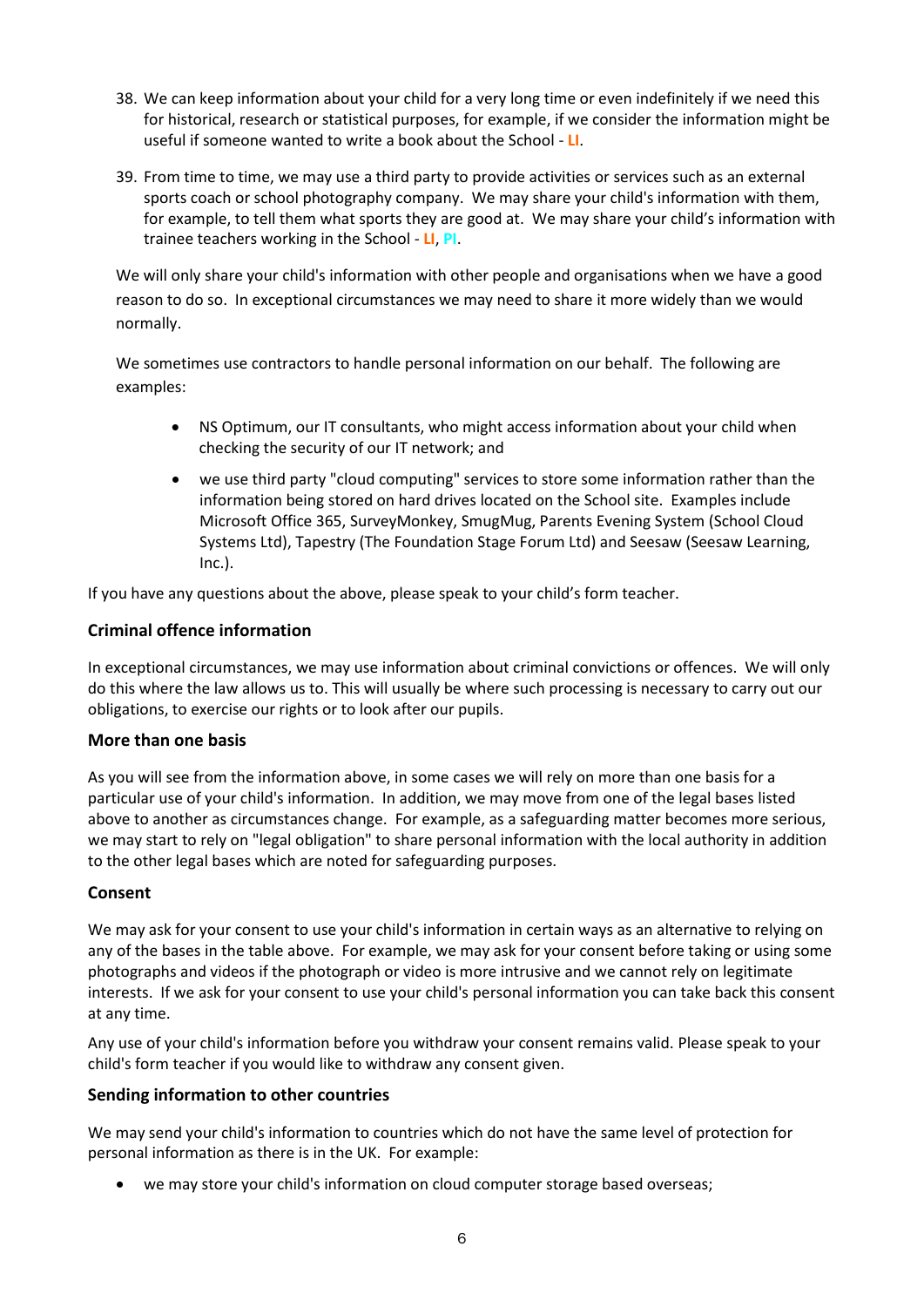- we may share information with overseas pupils, their parents and with their overseas educational agents;
- we may share information with an overseas travel agent when organising trips.

The European Commission has produced a list of countries which have adequate data protection rules. The list can be found here: https://ec.europa.eu/info/law/law-topic/data-protection/data-transfers-outsideeu/adequacy-protection-personal-data-non-eu-countries\_en

If the country that we are sending your child's information to is not on the list, or is not a country within the EEA (which means the European Union, Liechtenstein, Norway and Iceland), then it might not have the same level of protection for personal information as there is in the UK.

We will provide you with details about the safeguards which we have in place outside of this privacy notice. If you have any questions about the safeguards that are in place please contact the Bursar.

# **For how long do we keep your child's information?**

We keep your child's information for as long as we need to in order to educate and look after them. We will keep certain information after your child has left the School, for example, so that we can find out what happened if you make a complaint.

In exceptional circumstances we may keep your child's information for a longer time than usual, but we would only do so if we had a good reason and only if we are allowed to do so under data protection law.

Please see our Information and Records Retention Policy for more detailed information. This can be obtained from the Bursar.

# **What decisions can you make about your child's information?**

Data protection legislation gives you a number of rights regarding your child's information. Your child's rights are as follows:

- **Rectification**: if information held by the School about your child is incorrect you can ask us to correct it.
- **Access**: you can also ask what information we hold about your child and be provided with a copy. This is commonly known as making a subject access request. We will also give you extra information, such as why we use this information about your child, where it came from and what types of people we have sent it to.
- **Deletion**: you can ask us to delete the information that we hold about your child in certain circumstances. For example, where we no longer need the information.
- **Portability**: you can request the transfer of your child's information to you or to a third party in a format that can be read by computer in certain circumstances.
- **Restriction**: our use of information about your child may be restricted to simply storing it in some cases. For example, if you tell us that the information is inaccurate we can only use it for limited purposes while we check its accuracy.
- **Object:** you may object to us using your child's information where:
	- $\circ$  we are using it for direct marketing purposes (e.g. to send you the School newsletter);